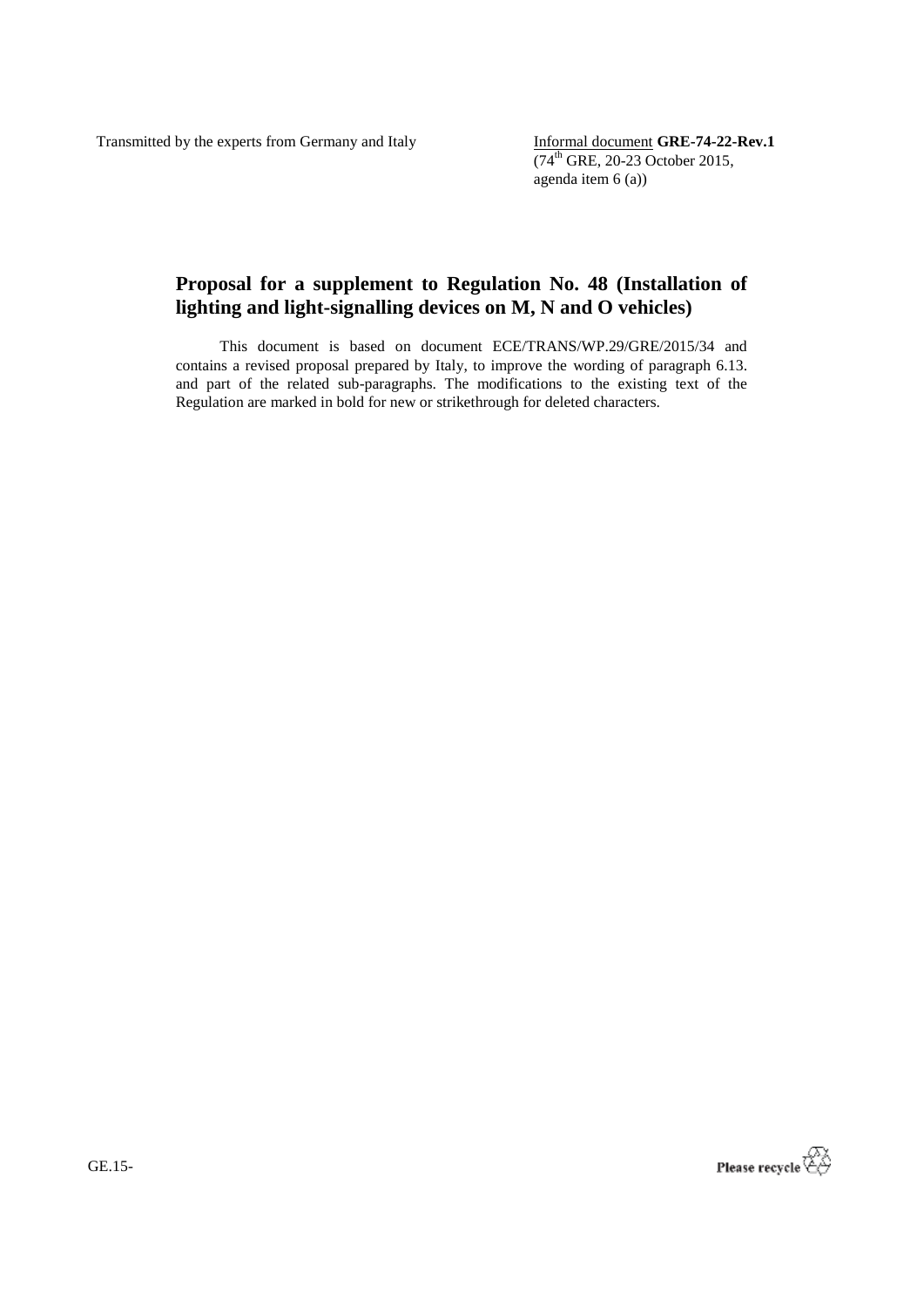## **I. Proposal**

*Paragraph 6.13.2.*, amend to read:

"6.13.2. Number

Two visible from the front and two visible from the rear.

Optional: a**A**dditional lamps may be fitted as follows:

- (a) Two visible from the front;
- (b) Two visible from the rear."

*Paragraph 6.13.4.2.*, amend to read:

- "6.13.4.2. In height:
	- Front: Motor vehicles the horizontal plane tangential to the upper edge of the apparent surface in the direction of the reference axis of the device shall not be lower than the horizontal plane tangential to the upper edge of the transparent zone of the wind-screen.

Trailers and semi-trailers - at the maximum height compatible with the requirements relating to the width, design and operational requirements of the vehicle and to the symmetry of the lamps.

## **"However, if two additional end-outline marker lamps visible from the front are used to mark the rear end of the vehicle, they shall be fitted so as to ensure the visibility by the driver of the vehicle through the device for indirect vision."**

Rear: At the maximum height compatible with the requirements relating to the width, design and operational requirements of the vehicle and to the symmetry of the lamps.

> Both optional and mandatory (as applicable) **The additional** lamps, **as specified in paragraph 6.13.2. (b)**, to **shall** be fitted as far separated in height as practicable **in respect to the mandatory ones**, **provided that their position is** and compatible with design/operational requirements of the vehicle and symmetry of the lamps."

*Paragraph 6.13.4.3.*, amend to read:

"6.13.4.3. In length, no special requirement.

The additional lamps visible from the front, as specified in paragraph 6.13.4.2., **6.13.2. (a) shall be fitted** as close as practicable to the rear**; this requirement shall be deemed to be satisfied if** . However, the distance between the additional lamps and the rear of the vehicle shall **does** not exceed 400 mm."

*Paragraph 6.13.9.*, amend to read:

"6.13.9. Other requirements